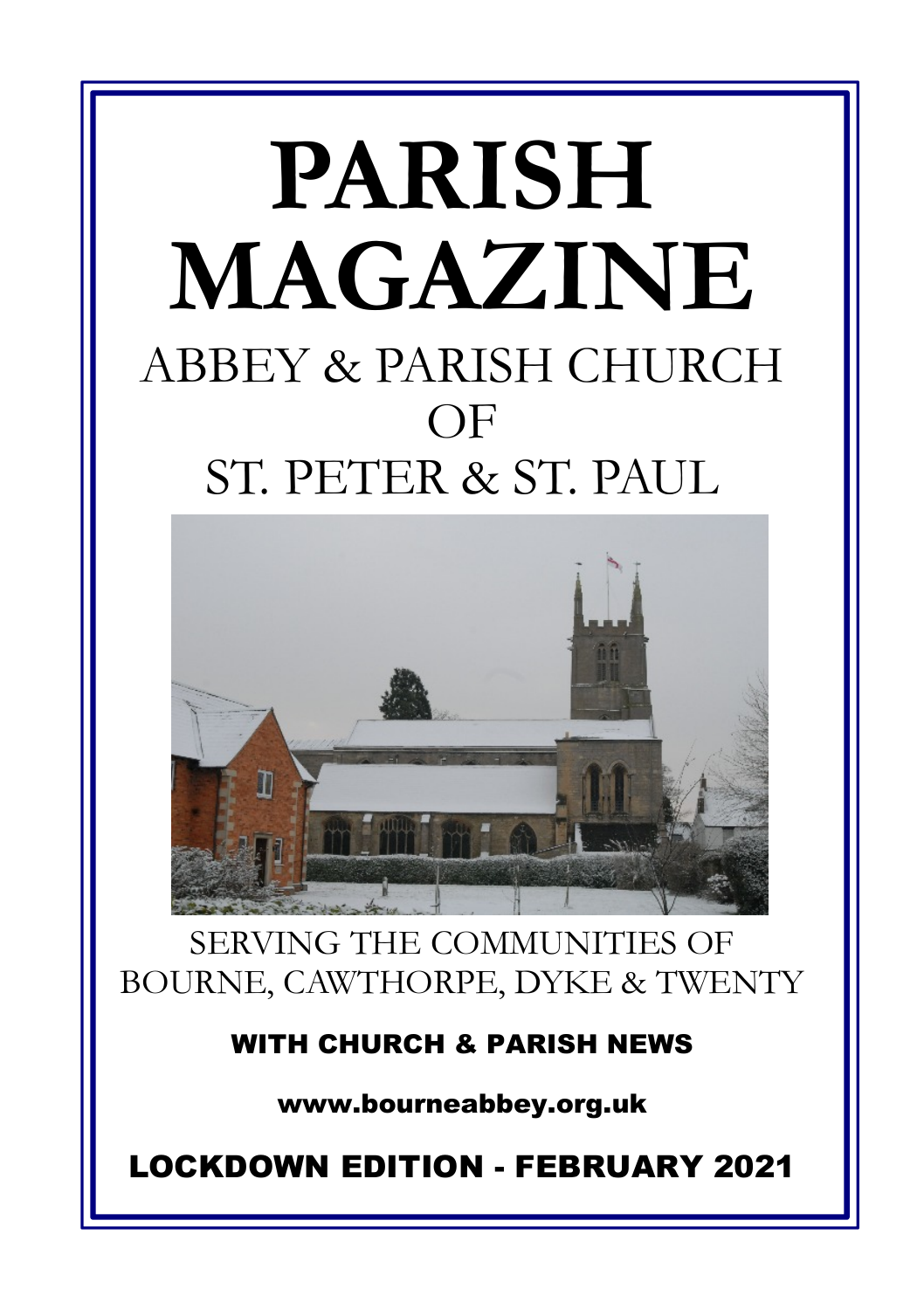# **BOURNE ABBEY CHURCH** PUBLIC WORSHIP **SUSPENDED**

### Dear Friends,

It is with a heavy heart that the PCC and I have decided to suspend Sunday public worship at the Abbey Church during the current lockdown. All the indices suggest that we are in a worse situation than last March, and with the additional worry of the variant strain of Covid being much more infectious, we feel that this is the right course of action to take.

We are also mindful of the lockdown advice that we should stay home as much as possible in order to reduce the possibility of transmitting or being infected by the disease.

As in the previous lock-downs, I shall post a written 'join-in-at-home' service on our Facebook page and A Church Near You website page on Sundays during this period

The position with regard to re-opening the church to Sunday public worship will be reviewed when the Government lifts the lockdown.

With best wishes for the New Year, and with prayers that you may stay safe.

#### Fr. Chris Atkinson, Vicar

Please note: Private Prayer will continue on Saturdays.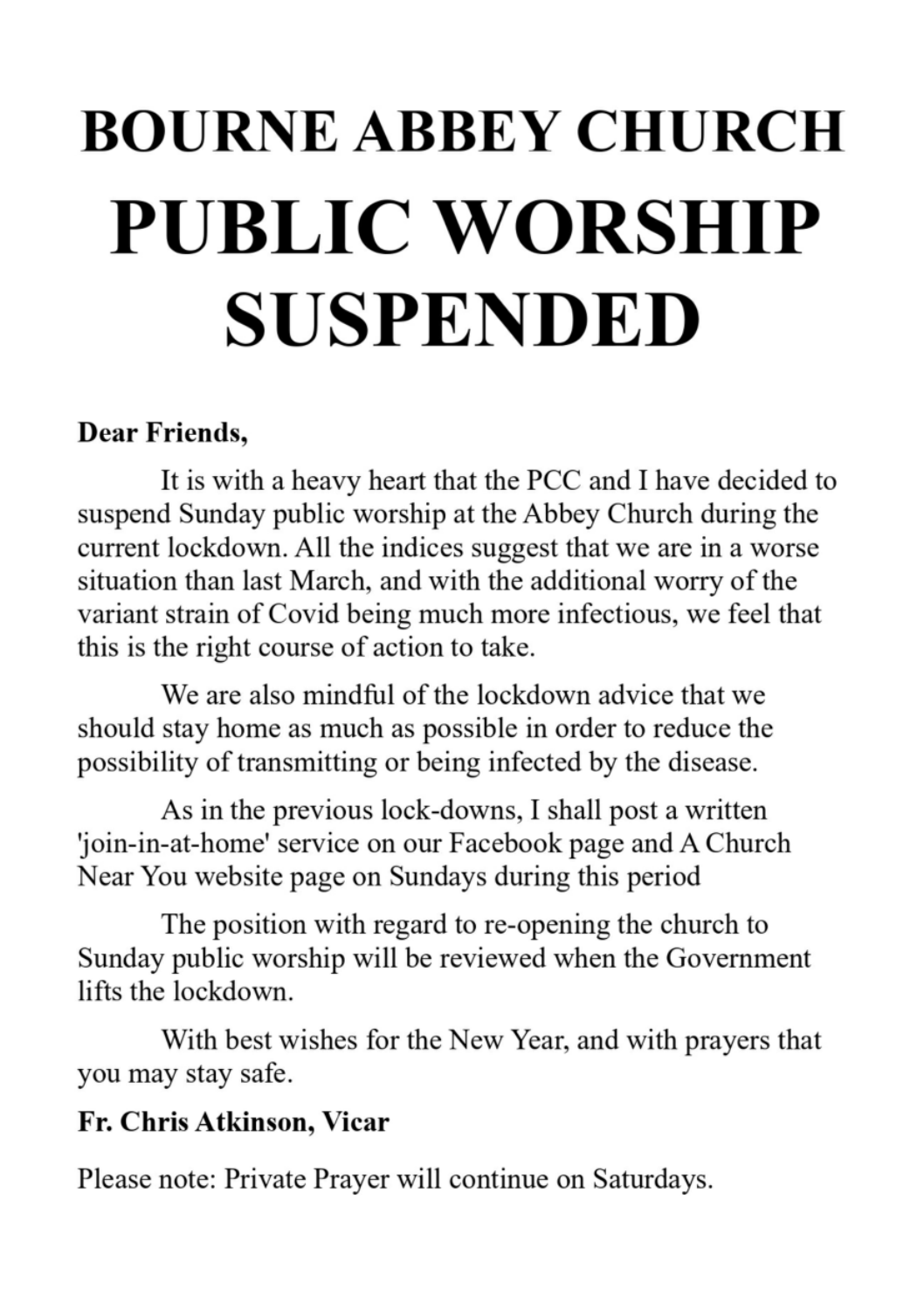## **The Julian Group - February**

The Julian group is usually meet for silent prayer ever month on the first Monday. We meet at 10.00am in the Abbey church for half an hour.

Until we are able to resume the monthly meetings the usual readings and thoughts will still be here on this page in the church magazine. I hope we can begin to meet soon.

**For the Farmer (beginning again)** Before the human mind could warm to itself, The hands of the farmer had first to work, Creating clearances in the earth's thicket. Cut into the thorn-screens of wild briar, Uproot the clusters of scrub –bush, Dig out loose rock until a field emerged Whose clay could be loosened and softened To take seed and bring forth crops. John O Donohue

## **Final Prayers**

Blessed be Thou for all the joy My soul has felt today! O let its memory stay with me and never pass away. Anne Bronte

'keep your faith in beautiful things: in the sun hidden in the Spring when it is gone'

Roy Gibson

## **Music – Spring (Vivaldi)**

**Susan Macey**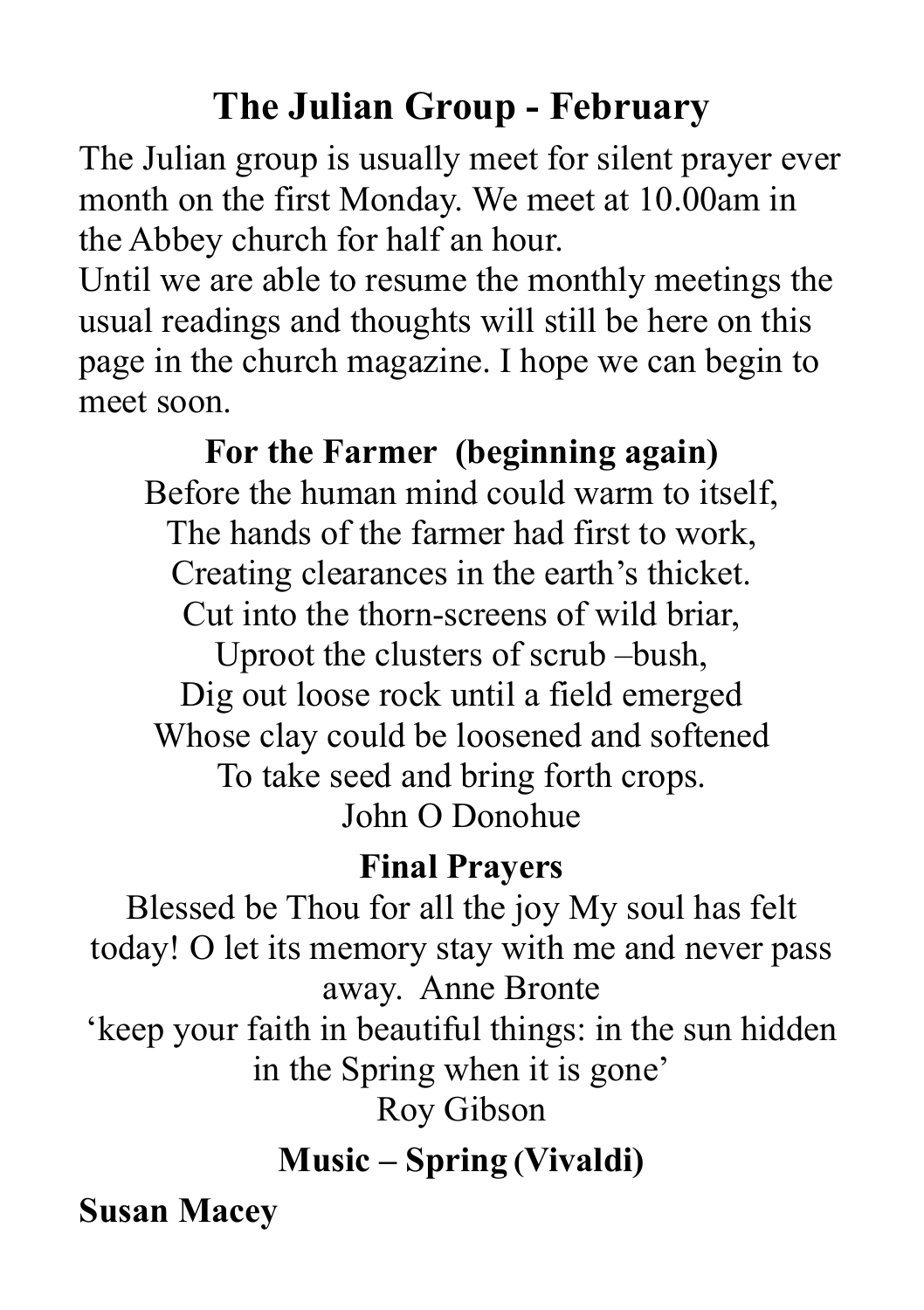## **BOURNE FOODBANK**

Bourne Foodbank is run by Churches Together in Bourne, as a service to Bourne and the surrounding villages. The trustees and volunteers come from many different churches and give of their time freely to ensure that the Foodbank can assist as many people in crisis as is required.

**Bourne Foodbank is currently in need of the following items: Mashed Potato; Tinned vegetables; Angel Delight / Jelly; Rice Pudding; Custard; Sponge Puddings; Biscuits; Coffee / Tea; Milk (UHT cartons); Fruit Juice (cartons);**

**Washing up liquid; Washing powder / liquid; Toilet Rolls; Soap; Shower Gel; Shampoo; Deodorant; Shaving gel / razors; Dog / Cat food; Nappies.**

**We are so grateful for all the donations - we can't thank you enough.**

Thank you

## **COMMUNITY PANTRY**

The Butterfield Community Pantry is open Monday, Wednesday and Friday 1pm - 3pm at the Butterfield Day centre, North Road, Bourne.

We have lots of food and everyone is welcome.

We are passionate about preventing food waste and this is a delicious way of helping the planet , saving money and feeding the community .

We are operating a pay as you feel policy - Please contribute however you can by donating your time, skills, money or needed items. All donations are ploughed back in to the pantry and our other services.

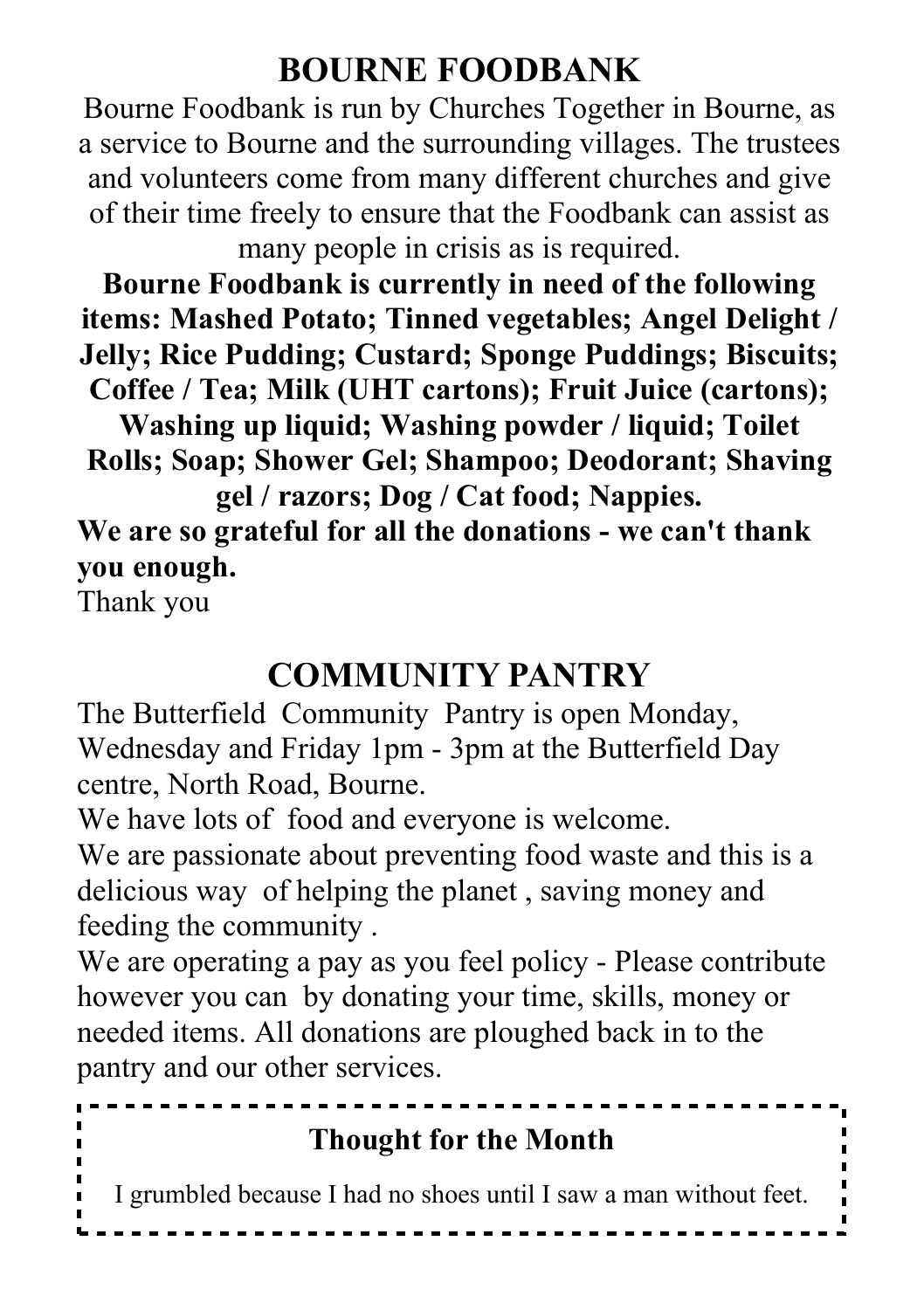## **The Bigger Picture**

In the January edition, we pictured the Star of Bethlehem, as here repeated in the top left hand corner, guiding the Magi to the infant Jesus.

*Can I let you into a graphic secret? The quarter circle of the star picture was only possible to achieve by first constructing a full circle in the larger.*



This reminded me that the visit of the Magi was one part of the bigger picture of Christ's salvation for us and the cross at the centre a reminder of his divine destiny.

What happened in a corner of the globe two millennia ago?

*"A light to lighten the Gentiles,"* is now good news to the whole world. From the birth of the Child of Destiny [ Luke 2: 34,35 ] has grown a worldwide kingdom which was always foreseen in the big picture, including people of our own times [ John 17: 20,21 ] The conditions, through which this good news is seen vary with mission throughout the world, as I have been reminded when appreciating regular updates from Bishop Hall in Madagascar.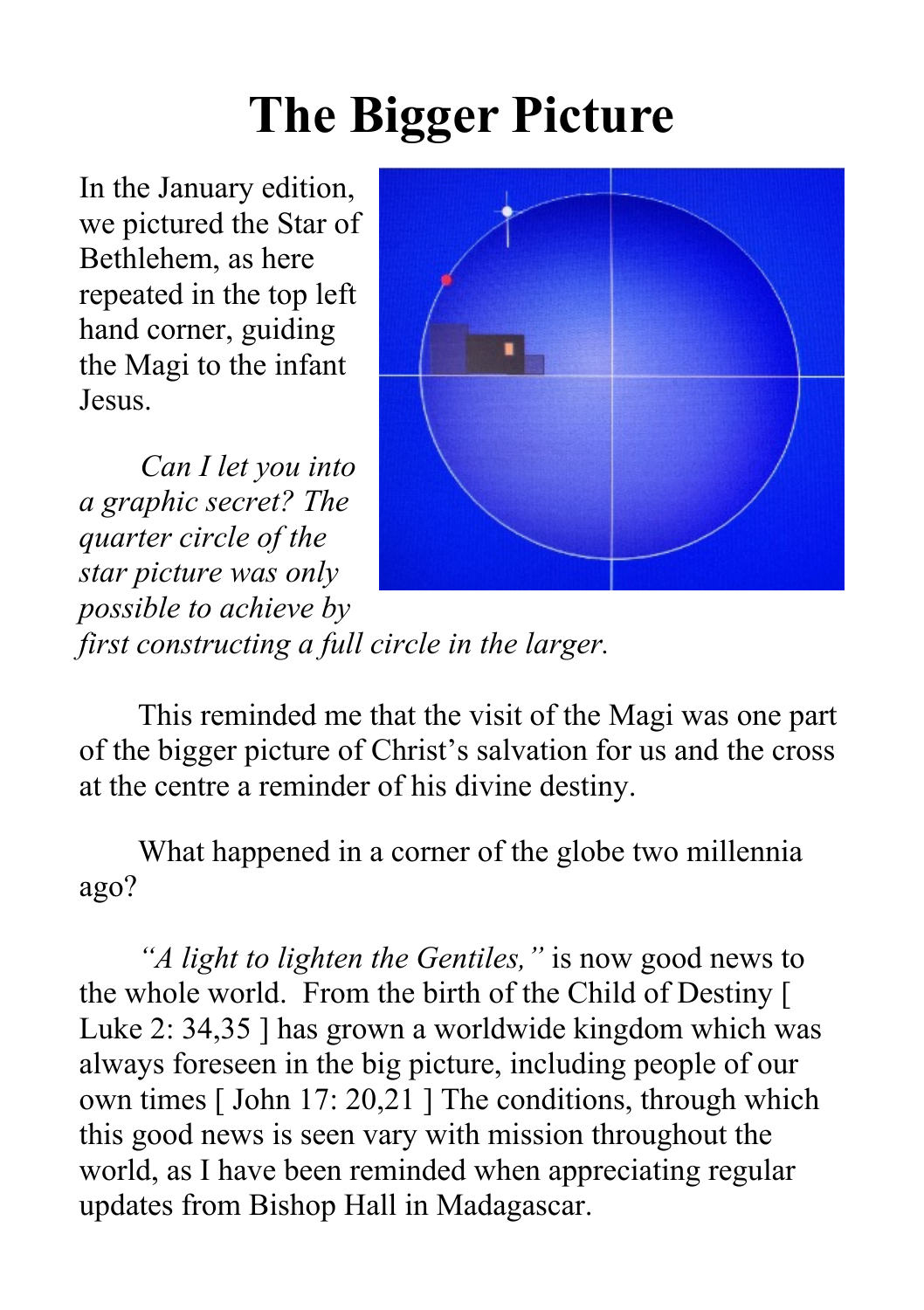*If we are all in this together, is it not good to know of the bigger picture and the means by which we are all connected to other corners.*

*George Herbert ( 1593 – 1633 ) wrote: Let all the world in every corner sing, My God and King! The church with psalms must shout, No door can keep them out;*

What would George Herbert have made of our current lockdown? Church doors of urgent necessity have been closed. Congregational worship and familiar stories usually heard in buildings, framed with widows of glass, are now displaced outside.

> *A man that looks on glass, On it may stay his eye; Or if it pleaseth, through it pass, And then the heaven espy.*

George Herbert's windows were probably of stained glass, framing light with telling images of the faith, but also allowing a further view beyond. But through that glass is the bigger picture, now telescoped through the windows of electronic media around the globe ( through which we are now sharing this journal ) albeit not yet available to all, but increasingly accessible to the four corners of the earth.

I suppose we could call this "looking in" and "looking out"

We look together into the big picture, as we have received it, and then look out to the world, with any new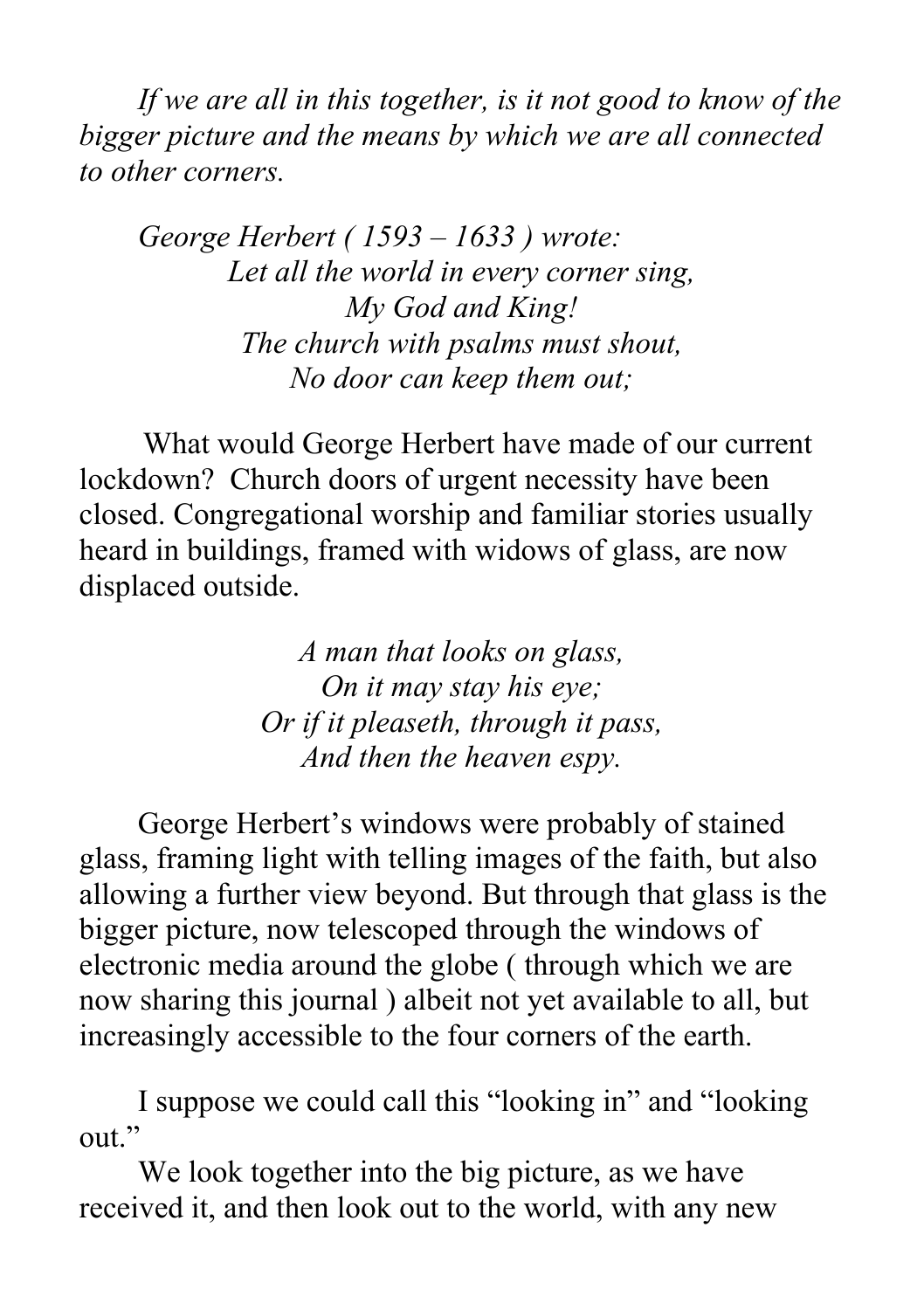windows available to us. If our current lockdown restricts customary gatherings, we know it is also affecting our brothers and sisters worldwide (including the lonely) with whom we are partners in the ongoing big picture.

*Here is some recent news from another corner :*

*"Each Sunday in Nairobi there is a small demonstration of the good news of Jesus being for all nations. As Kenyan Christians have been reaching out to Chinese professionals in their country, a unique African-Chinese bicultural fellowship now meets each Sunday. Give thanks for the witness of this fellowship and pray for the efforts of African and Chinese Christians to model the unity of the body of Christ."*

If the gospel of our Lord engages the nations like this, how can his partners enjoy the unity for which he prayed alongside his apostles ?

"My prayer is not for them alone. I pray also for those who will believe in me through their message, that all of them may be one,……[ John 17: 20,21 ]

We give thanks for doors and windows.

**Malcolm Pugh**

malcolmpugh@btinternet.com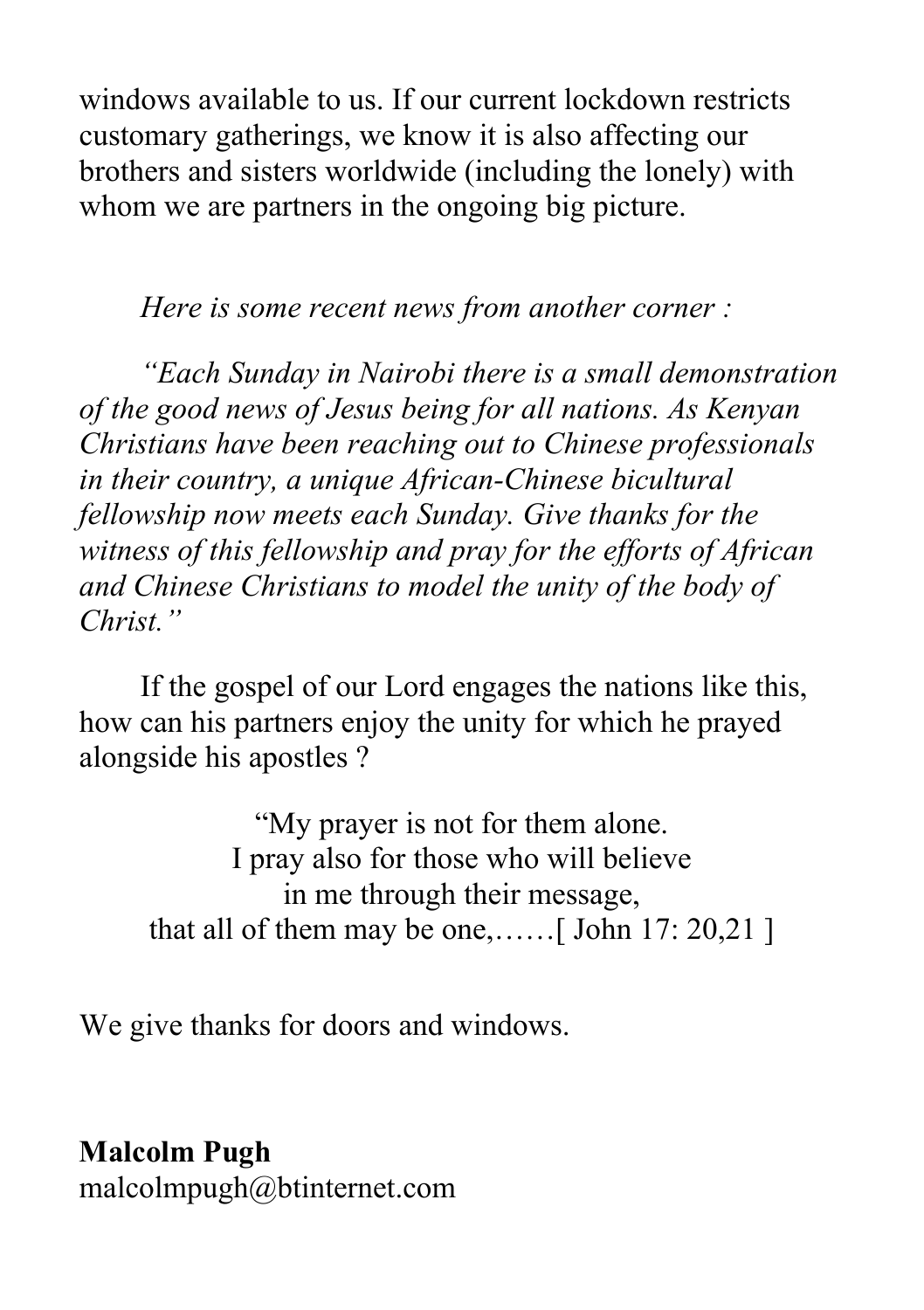## **'OUR MAD LIFE'**

#### **HOMEWARD BOUND**

Thank you to all who have expressed their concern and prayed for my safe arrival in England. Here I am enjoying the home comforts of Bourne!

There were three great hurdles to clear before leaving Madagascar: getting my Visa de séjour sorted, getting a negative result for a covid-19 test within 37 hours of departure and filling in and printing the UK Immigration form not more than 48 hours before arrival at Heathrow.

I was due to leave Mahajanga on the overnight bus on the 31st December and the visa was due that afternoon. To lessen the anxiety, I went along to enquire about it the day before only to be told that it wouldn't be ready in time. Not to worry, I was given a paper to take me through police checks. That was fine, but won't be fine when I seek to re-enter the country.

Thus I set off on New Year's Eve wondering what, if anything, would happen at midnight. Half the passengers slept through the witching hour and those who were awake made no audible comment which really surprised me as Malagasy make a big point of wishing each other a Happy New Year on first meeting in the new year. We did pass some fairly wild roadside parties…

At the capital we arrived on time at 6.15 am bang on schedule and there were the dear Sisters FJKM waiting for me with a taxi to take me to the convent at Ambohidratrimo. New Year's Day is a great holiday with no public services so this was marvellous. I had a wonderful welcome from the Community and was invited to celebrate Communion and preach at noon before we all sat down to a fabulous celebratory lunch. Since everything was shut we were able to relax together and leave the problem of the coronavirus test to the next day, Saturday.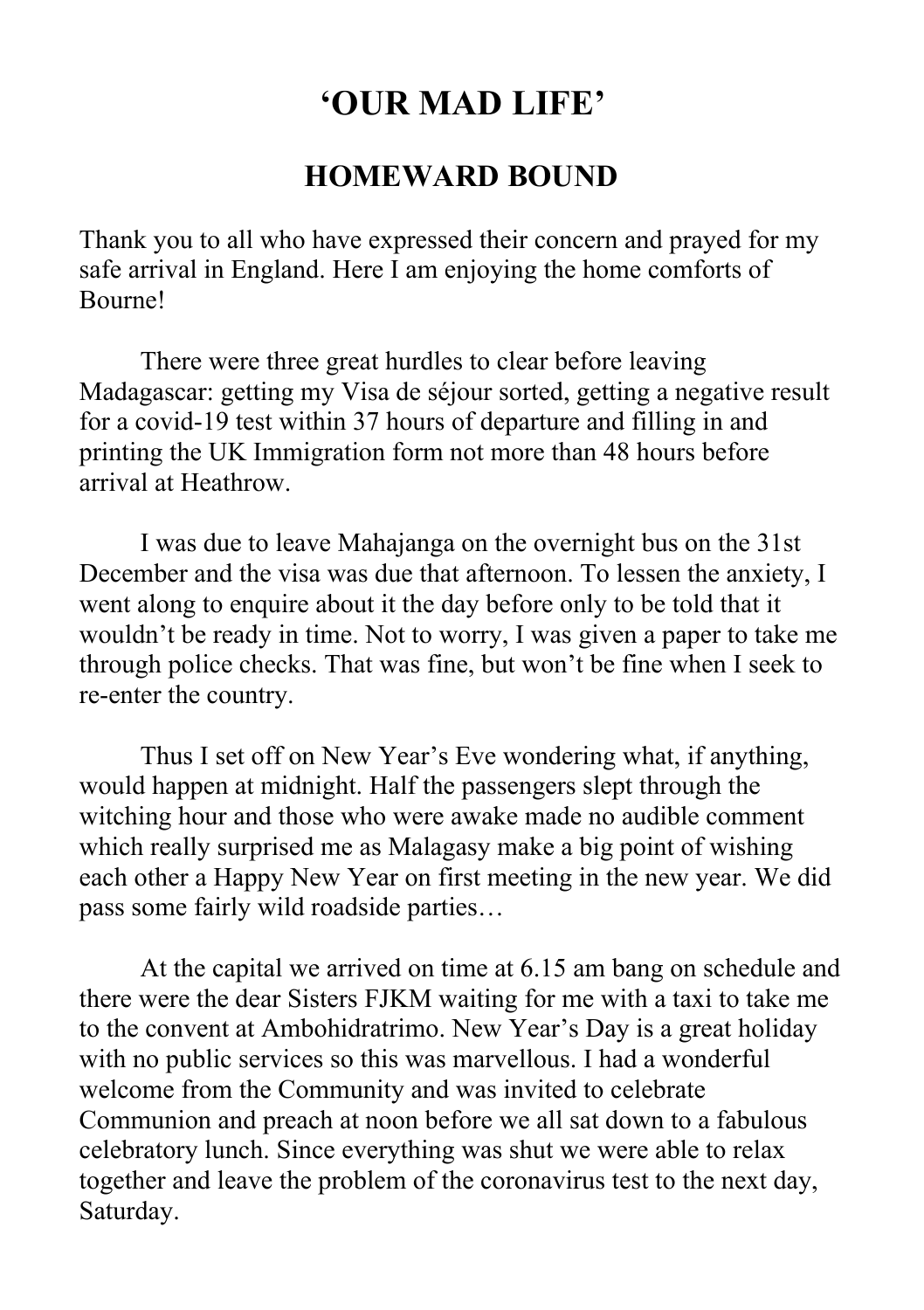On Saturday morning, as is my custom at the convent I celebrated and preached at 6 am. The Bishop of Antananarivo very kindly rang to say that I should go to a certain hospital in the capital by 7.30 am as a great number of people would be there and the test would cost 100,000 ariary (£25). Getting there for 7.30 am was out of the question. We arrived after 9 am and had the greatest of difficulty finding where the test centre was and how to get in the queue. After many enquiries, getting my passport photocopied, going between various offices to register and pay I finally had my nasal test. Nothing could be done about the UK Immigration form as it was not yet within 48 hours of arrival at Heathrow but alarmingly I discovered the Sisters' internet wasn't working.

On Sunday morning I went with the sisters to the local parish church just beside their convent for the 8.30 am Eucharist. The priest was half an hour late but everybody was full of sympathy for him as they knew he would be rushing from another church where the service had begun at 6am. He invited me to celebrate but I declined on the grounds that I hadn't prepared and I didn't know the local way of doing things. It was a full church with a big congregation with lots of children and two anthems were sung with great enthusiasm. When it came to receiving Communion the priest first came to me with the bread which he dipped in the wine and gave to me. (This is what I decreed should be the practice in the diocese of Mahajanga during the pandemic.) Then, to my surprise, all the congregation received the bread and drank individually from the common cup. At the very end I was requested to drink the remainder! Instead of holy thoughts I was wondering, "Is a sip less lethal than four mouthfuls?" I insisted on sharing…

In the afternoon a couple of young ladies arrived at the convent with their laptop to help me confirm my flight and fill in this famous Immigration form – without which I could be fined, etc. Etc.

For reasons unknown to me, perhaps my incompetence, I failed the log-in procedure with Air France and the site told me to go early to the airport to register. Eventually I filled in the UK Immigration form but of course could not print it. I spent a lot of the next 24 hours rehearsing my defence for not having a printed copy. On Monday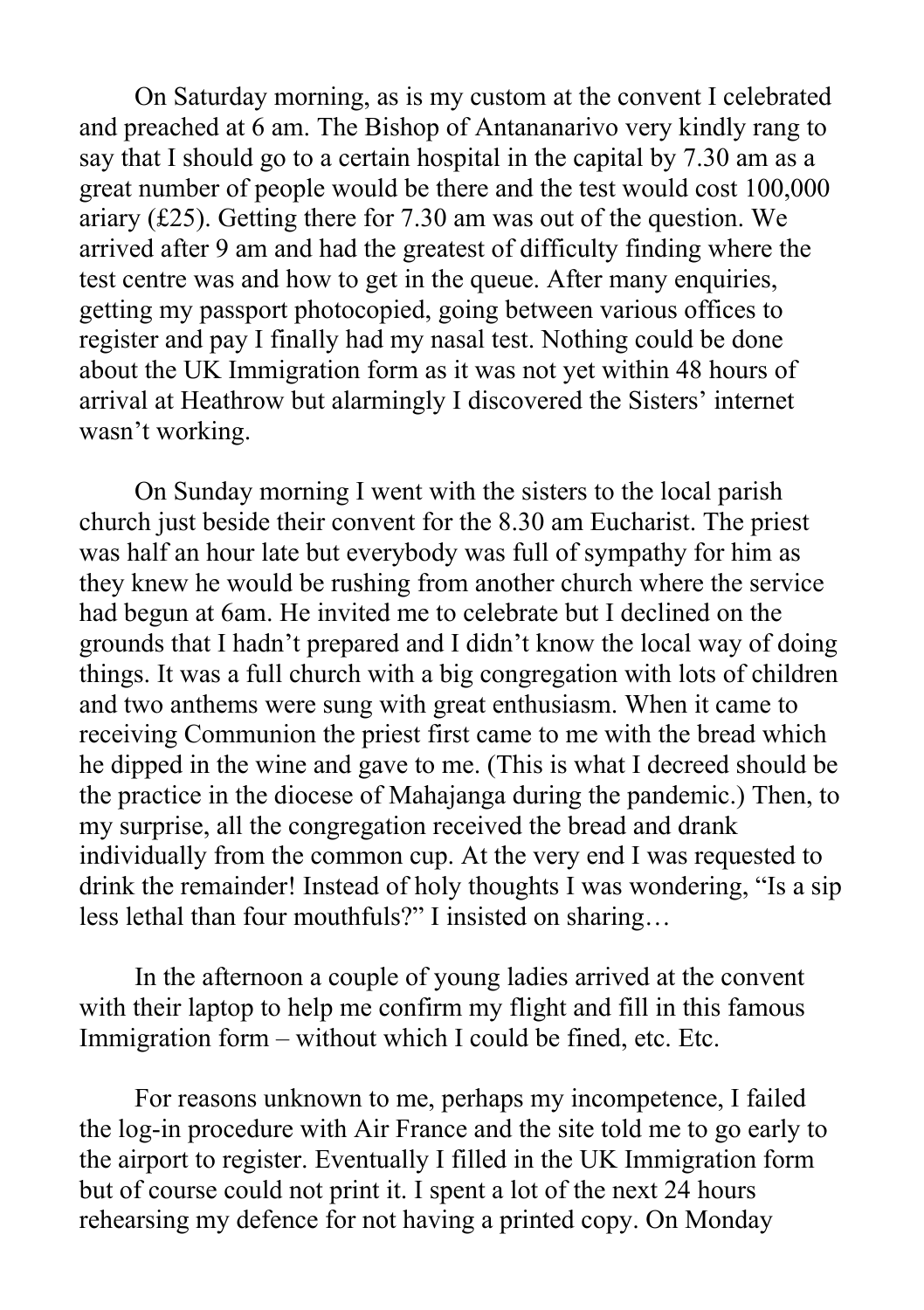morning, day of departure, one of the Sisters spent all her morning going to the hospital in the city to collect my test result while I entertained visitors at the convent.

Kind friends took me and some of the Sisters to the airport. We arrived at 4.30 pm for the 8.45pm flight. I was fully expecting nobody to be there leaving me loads of time for fond farewells. Others had arrived to see me off. To my horror we arrived to find the queue for the flight already stretching out of the terminal into the carpark. What should we do to pass the time? Could I stand in the blazing heat? Before we had time to answer all this the queue suddenly started moving, leaving me only seconds to bid all goodbye. I found myself through all the hoops of check-in, police and health control and in the departure lounge by 5 pm. And nobody had asked to see my precious Covid-19 certificate. The plane was packed. A totally normal flight had me in Charles de Gaulle airport, Paris before 6 am. Before landing each passenger had to fill out an extremely detailed form as to where we had been and where we were going and giving the details of two people who could be contacted to help trace us.

Everywhere in the terminal were detailed notices about face masks, social distancing, etc.

The 10am flight for London left on time. With the great universal excuse of coronavirus there were no refreshments, or any form of service on board – for our safety of course. Then came a shock that I am still recovering from.

At Heathrow, armed with my Covid-19 documentation and reference number for my Immigration form and my excuses, I proceeded to passport control to find a machine which let me through when I placed my passport on it. And that was it. Nobody asked me for anything or enquired as to where I was going or informed me that there is a lockdown nationally or that I should quarantine for x days…

Today's news states that the procedures at Heathrow are to be augmented. Augmenting zero does not fill me with confidence. I can say that the health initiatives and controls in Madagascar are serious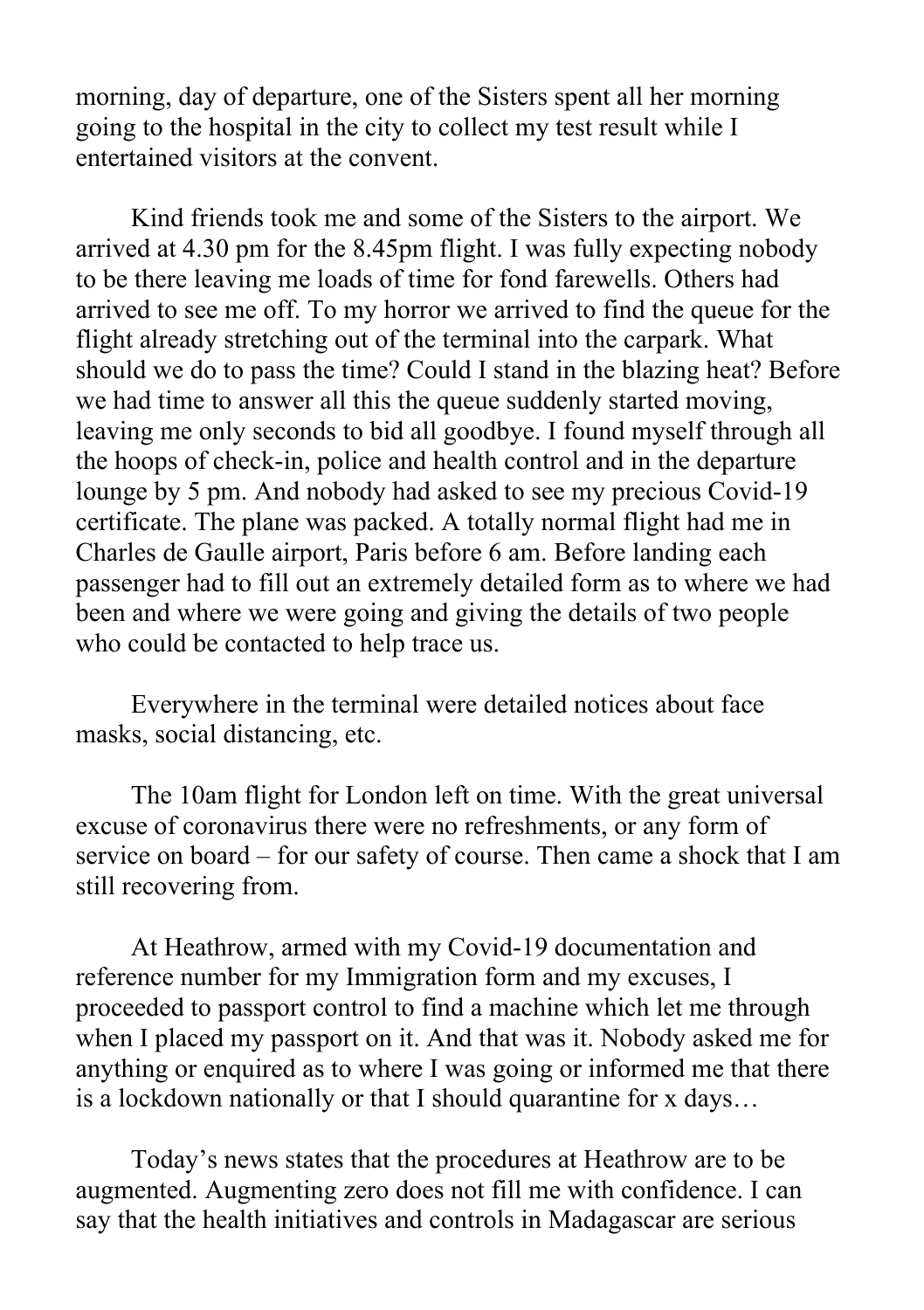and well organised. Great to be home. I hear there is a lockdown on! Yours  $+H<sub>2</sub>11$ 

hallspeers@gmail.com Tel: 01778 421657 January 8th, 2021

## **LOOKING BACK 100 YEARS**

From the Lincolnshire, Rutland and Stamford Mercury, Friday, February 24, 1871

#### **Bourn**

Mrs. Dodsworth and Miss Mawby have presented to the Abbey church two beautiful brass gas standards, which are placed in the chancel.

The general offertory commenced in Bourn church in october last is atisfactory, as regards the pecuniary results, and it is fully anticipated that the debt incurred by the outlay on the enlargement and improvement in the sacred edifice last year will be liquidated in the course of the present year. The parishioner are anxious to be in a position to order plans and estimates for the recommencement of the works, & thus restore the fine old edifice to its original beauty.

## **Compiled by Jonathan Snith, with thanks to the Stamford Mercury Archive Trust**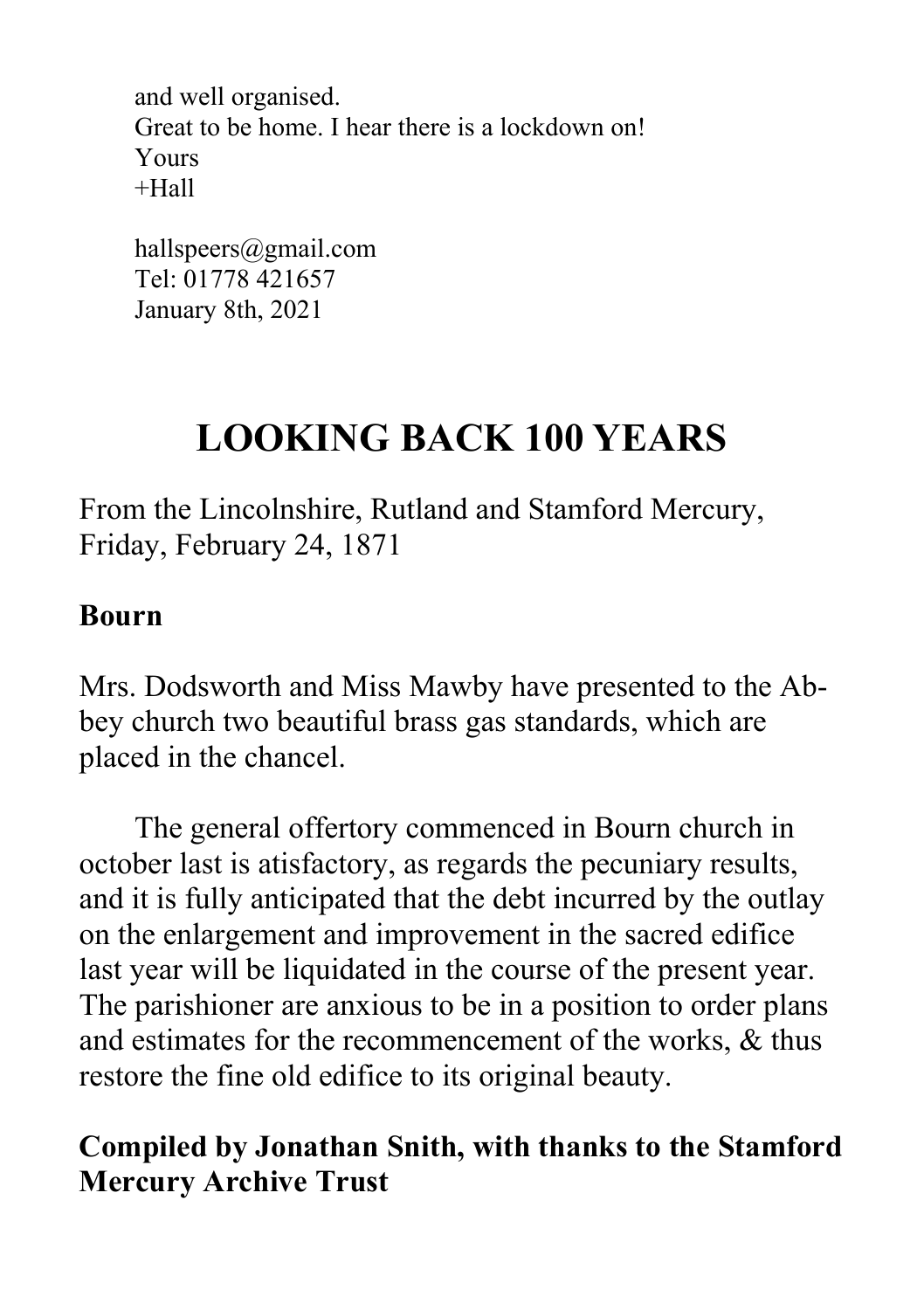## **FEBRUARY BIRTHDAYS**

|                          | February 5th Christopher David Watson |
|--------------------------|---------------------------------------|
|                          | February 5th Phoebe Louise Carter     |
|                          | February 12th William Cudmore         |
| February 13th Judy Smith |                                       |
|                          | February 20th Theo Mason Carter       |
| February 21st Sue Casey  |                                       |

## **IN MEMORIUM**

| February 2nd  | <b>Roland Adnitt</b>           |
|---------------|--------------------------------|
| February 25th | James Hilborne                 |
|               | February 27th Marjorie Spencer |
| February 28th | Douglas Reeson                 |

## **CANDLES**

### **February 2021**

### **15th In memory of Patrick English Nunn**

**Thinking of making or up-dating your will?** If so, please consider bequeathing a gift to Bourne Abbey. A legacy would help to secure the future of the church and its work with future generations. Don't forget that legacies to charities are free of Inheritance Tax. Thank you.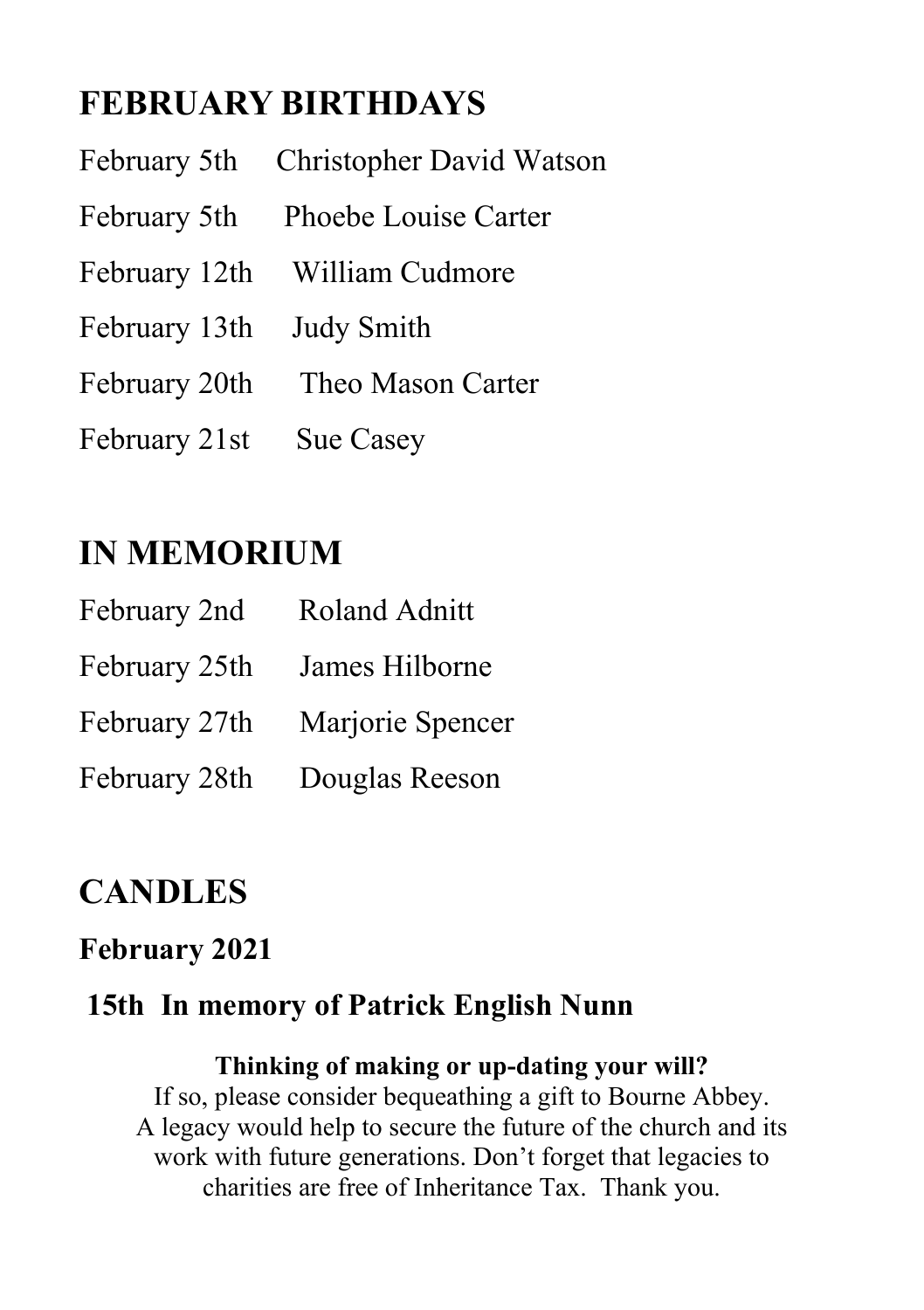#### WHO'S WHO

#### **VICAR** The Revd Father Chris Atkinson, The Vicarage, Church Walk 01778 422412

#### **CHURCHWARDENS**

| Mrs Merryn Woodland, 26 Harvey Close, Bourne01778 423232 |  |
|----------------------------------------------------------|--|

#### **VERGER**

| <b>DIRECTOR OF MUSIC</b>                                                                                          |
|-------------------------------------------------------------------------------------------------------------------|
| John Saunders, Mellstock, Bourne Road, Essendine01780 480479                                                      |
| Email jclementsaunders@gmail.com                                                                                  |
| Organ Scholar - Kaitlyn Hallas                                                                                    |
| Deputy Organist                                                                                                   |
| Peter Page, 48 Grosvenor Avenue, Bourne, PE10 9HU01778 393031                                                     |
| P.C.C. SECRETARY                                                                                                  |
|                                                                                                                   |
| <b>SAFEGUARDING OFFICER</b><br>Karen Key, 5 Exeter Close, Bourne, PE10 9NP07956 382066<br>Email: karenkey@nhs.net |
| <b>P.C.C. TREASURER</b><br>Mr A. G. Payne, Oldhall Farm House, Wilsthorpe 01778 560633                            |
| <b>READER</b>                                                                                                     |
| <b>MANDATED MINISTRY TEAM</b>                                                                                     |
| ELECTORAL ROLL OFFICER                                                                                            |
|                                                                                                                   |

STEWARDSHIP/GIFT AID OFFICER Mrs C Guppy, 16 Gladstone Street, Bourne, PE10 9AX.........01778 423873